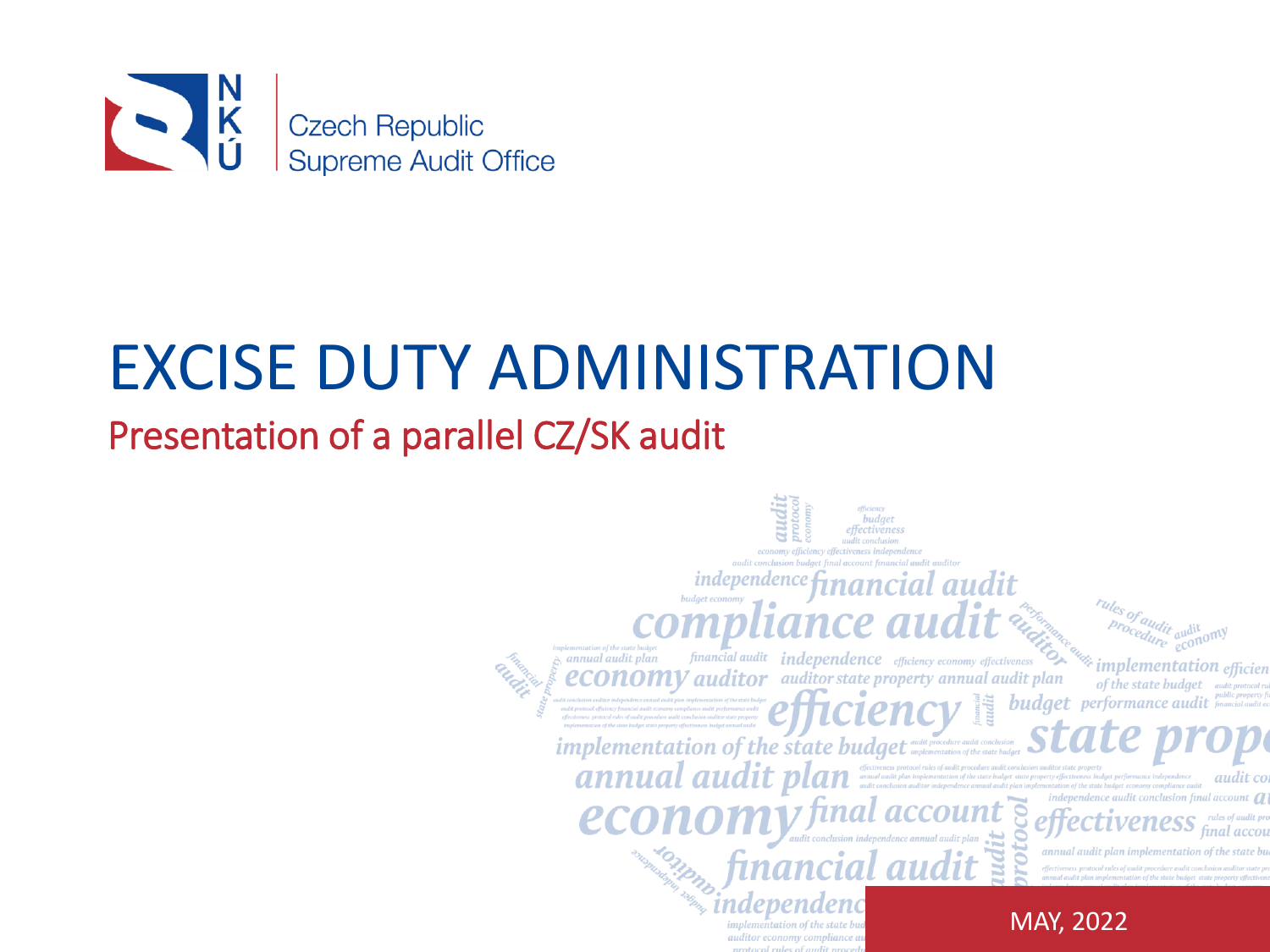# **Outline**



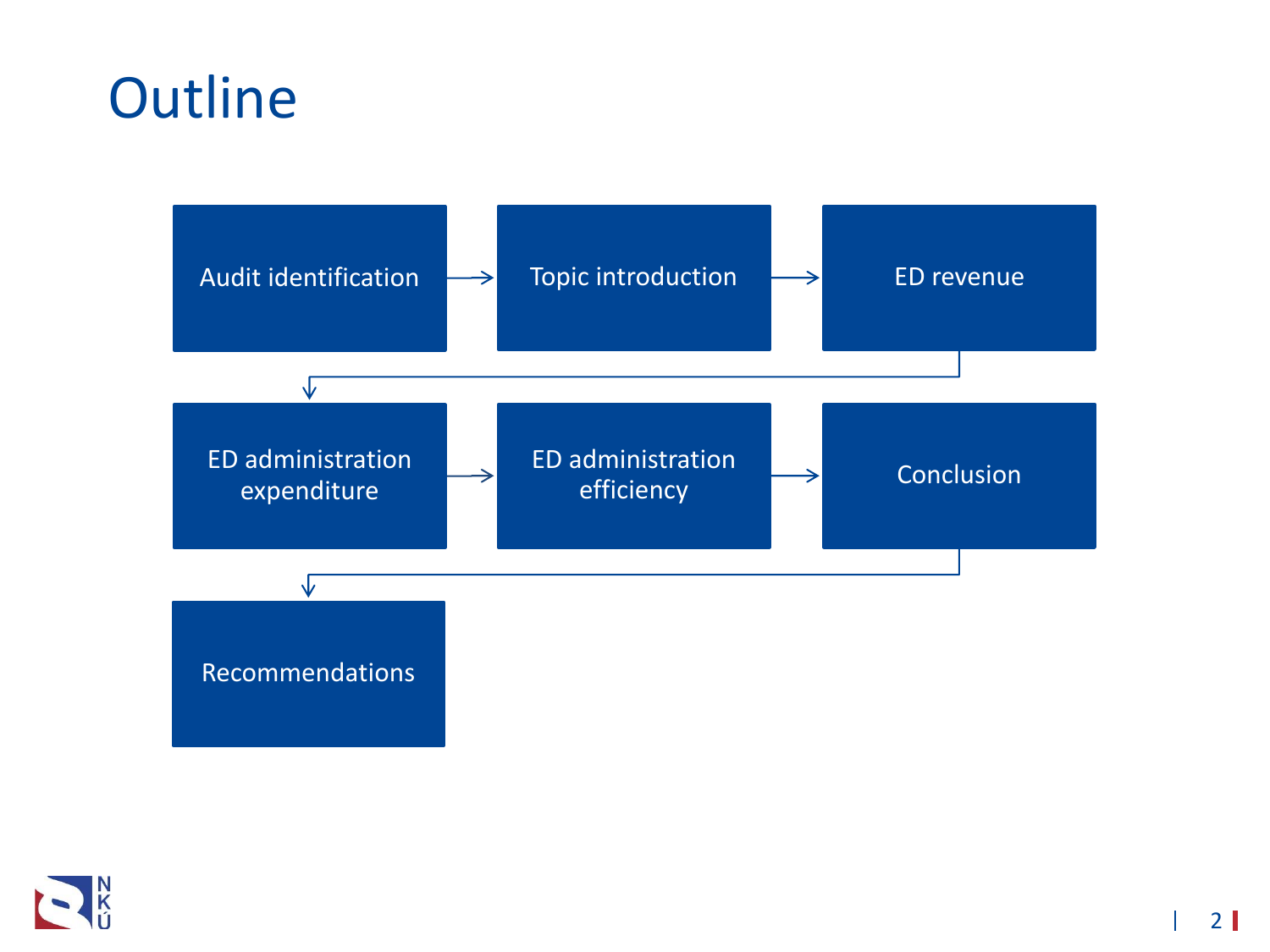# Audit identification

SAO CZ and SAO SK performed a parallel audit focusing on excise duty administration.



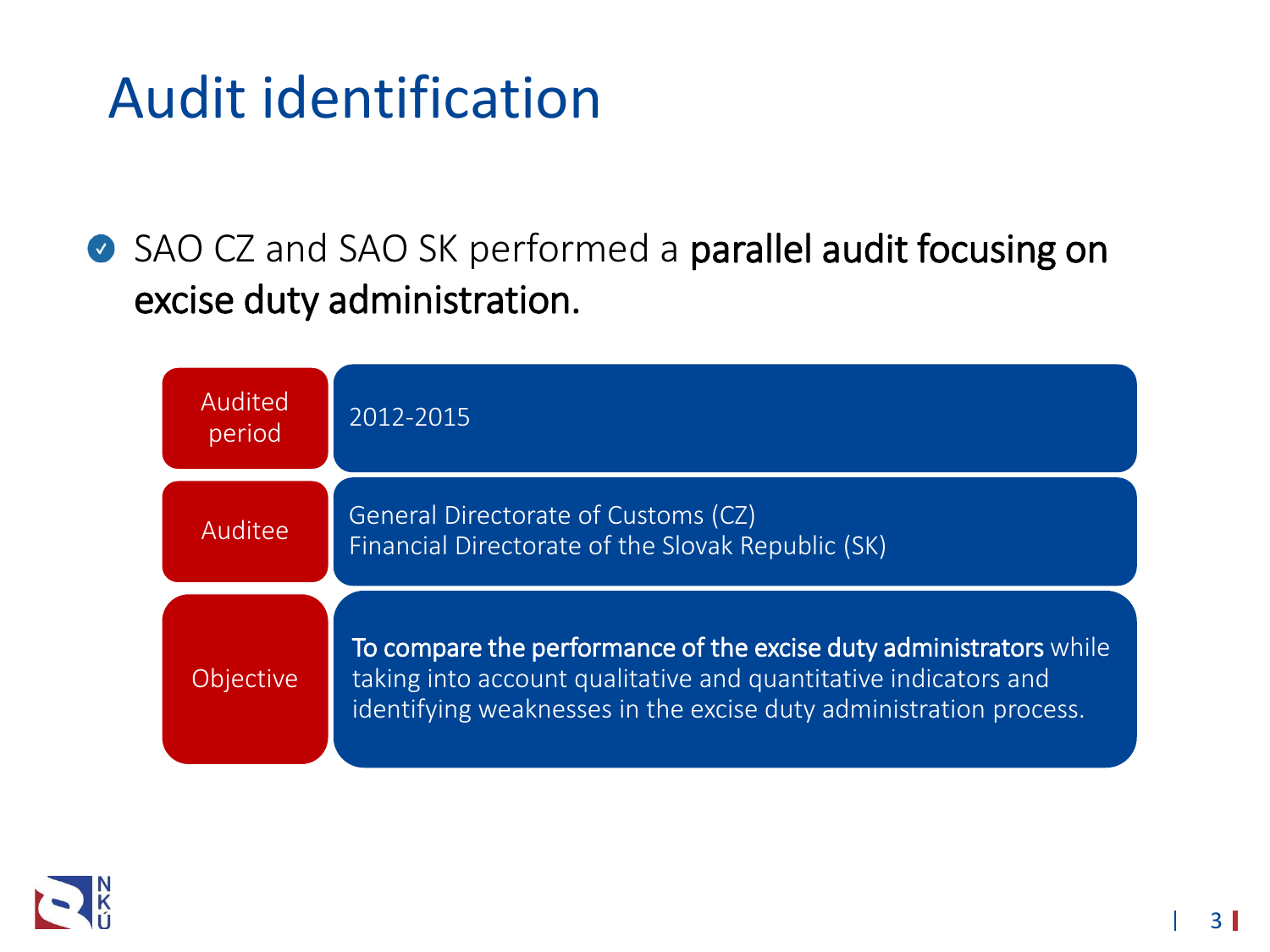# Audited topic introduction

The professional public, the government of the Czech Republic, the  $\bullet$ EU institutions and the World Bank have long declared the need to:



the efficiency of public administration



the administrative burden on the public

- Main taxation tasks set by CZ, SK and EU strategic documents:
	- Reducing tax evasion
	- Reducing the financial and time consumption of tax collection for both taxpayers and tax authorities
	- Reducing taxation on labour compensated by shifting the tax burden to energy, environmental and property taxes

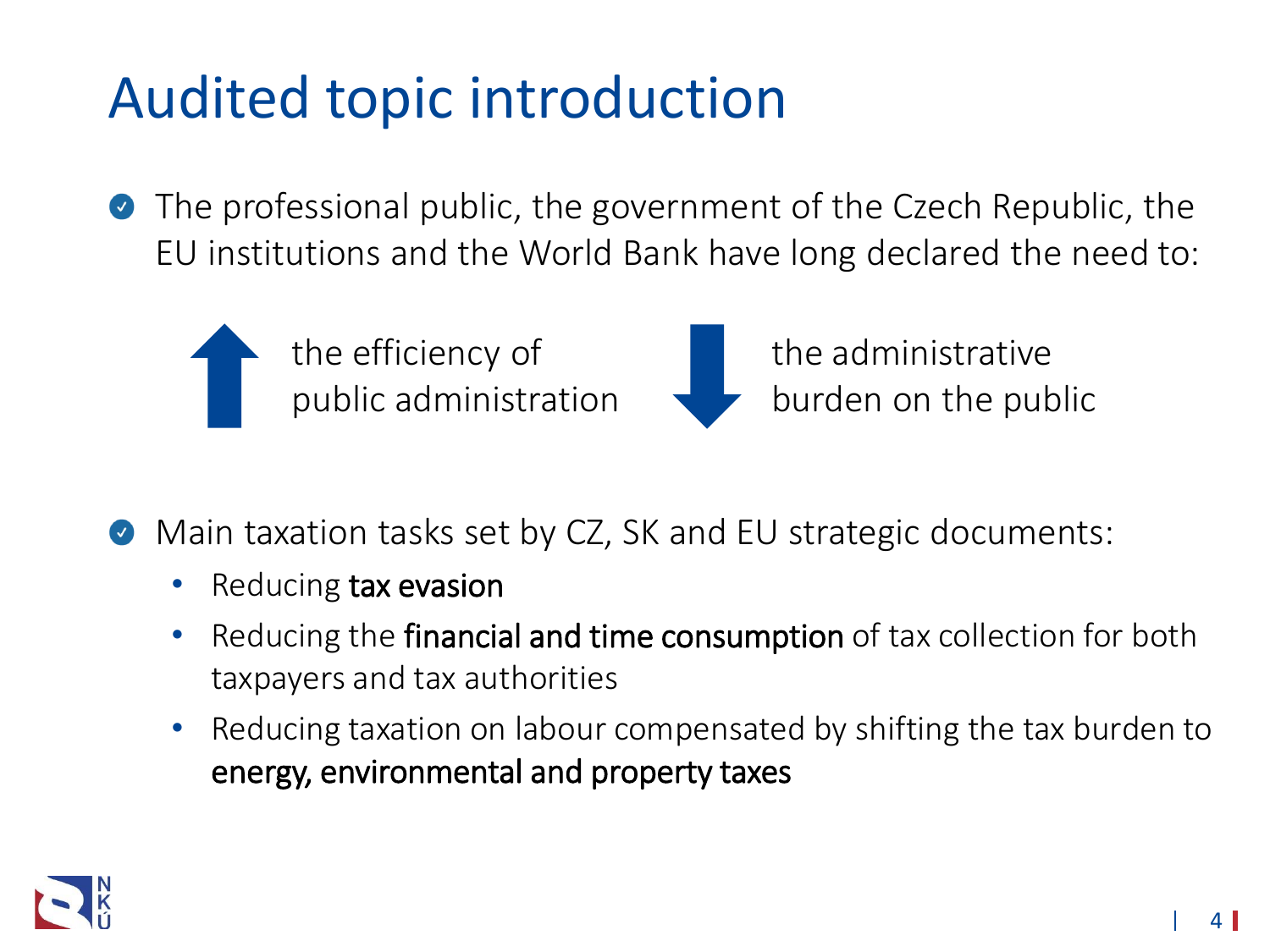## Excise duty revenue

- ◆ Excise duty as a percentage of total tax revenues and as a percentage of GDP fell slightly according to the OECD data.
- The achieved values (% total tax revenues; % GDP) are consistently above average compared to the OECD average.

| <b>Indicator</b>                                        | 2012      |                        | 2013      |                        | 2014      |                        | 2015      |                        |
|---------------------------------------------------------|-----------|------------------------|-----------|------------------------|-----------|------------------------|-----------|------------------------|
|                                                         | <b>CR</b> | <b>OECD</b><br>average | <b>CR</b> | <b>OECD</b><br>average | <b>CR</b> | <b>OECD</b><br>average | <b>CR</b> | <b>OECD</b><br>average |
| <b>Excise tax revenues as %</b><br>of GDP               | 3.7       | 2.7                    | 3.7       | 2.6                    | 2.9       | 2.6                    | 3.4       |                        |
| Excise tax revenues as %<br>of total tax revenues       | 11.1      | 8.0                    | 10.7      | 7.8                    | 8.7       | 7.6                    | 10.1      |                        |
| <b>Total excise tax collection</b><br>per capita (in €) | 530.75    |                        | 477.23    | ÷                      | 476.46    |                        | 520.86    |                        |
| Population as at 31 Dec.<br>(in thousands)              | 10,516    |                        | 10,512    |                        | 10,538    |                        | 10,554    |                        |

Source: https://stats.oecd.org/Index.aspx?DataSetCode=REV as at 1 Dec. 2016, Reports on CA CR Operations for 2012 to 2015, **Czech Statistical Office** 

Note.: GDP - Gross domestic product

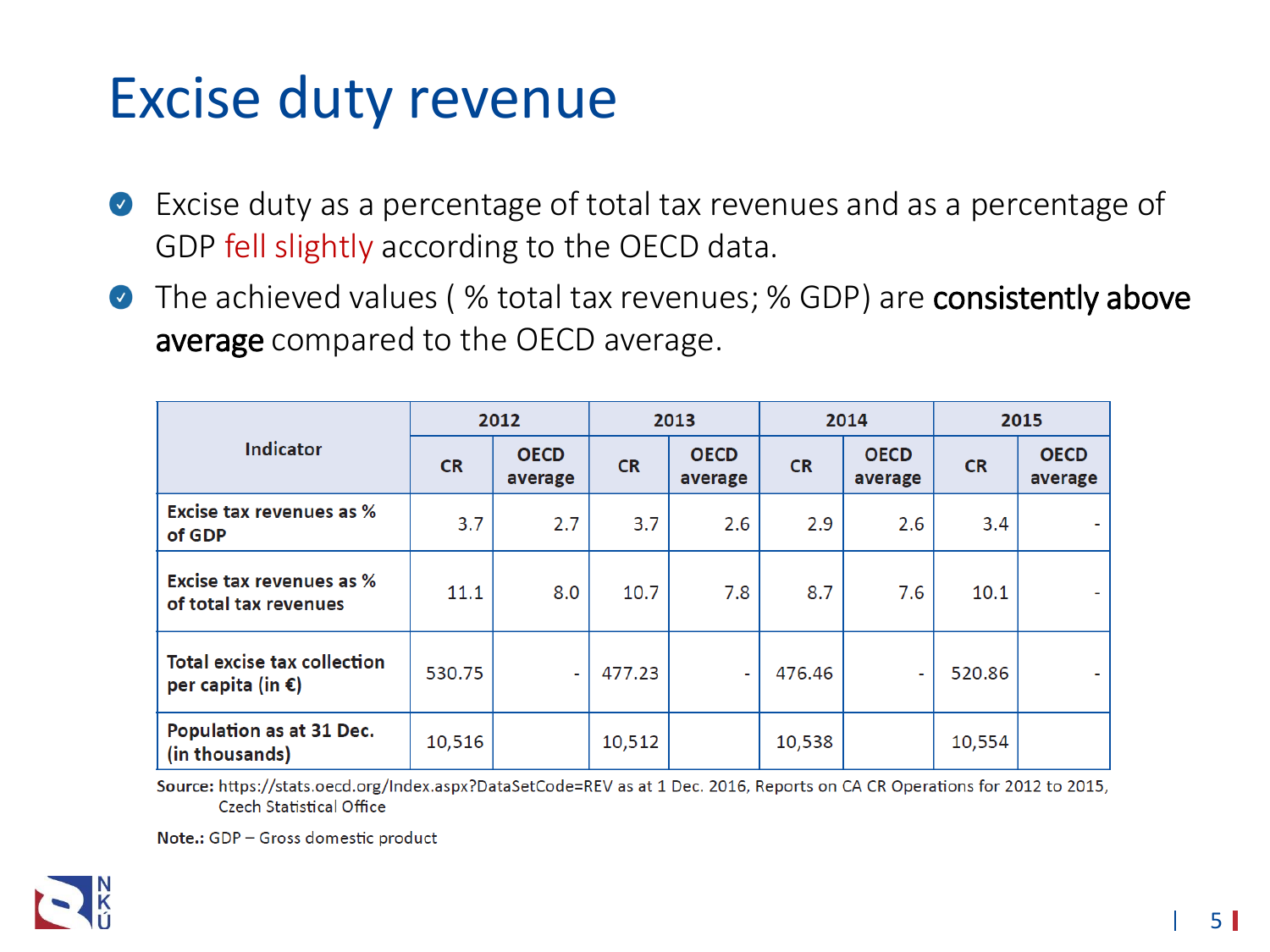## Excise duty revenue

- The difference between CZ and SK: collection of **ED on mineral oils**  $\bullet$ and tobacco products which are 2.8 times higher in CZ
- Indexation of ED rates is not implemented in CZ and SK:  $\bullet$ 
	- The regulatory function of such rates is reduced.
	- The EU objectives to make Europe less dependent on environmentally unfriendly resources and the objectives in the area of reducing dependencies on alcohol and tobacco are not sufficiently supported.



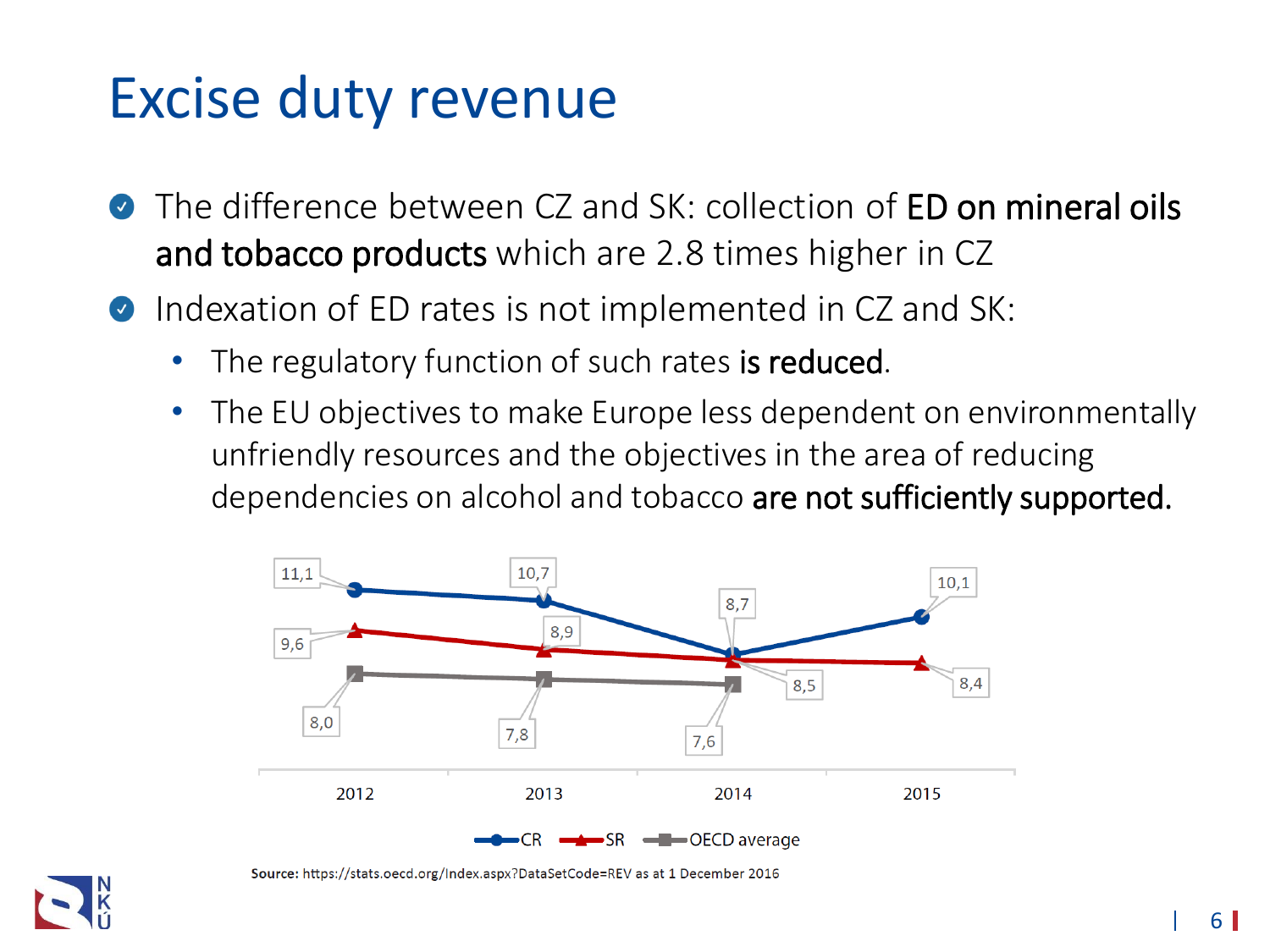# Excise duty revenue

### CZ: 56 % SK: 53 % the share of ED on mineral oils in ED collection in 2015<br>SK: 53 %

The trend toward environmentally friendly cars and support for biofuels have negatively affected ED on MO revenue.

### CZ: 34 % SE: 5: 22<br>SK: 32 % the share of ED on tobacco products in ED collection in 2015

ED on TP revenue was positively affected by the increase in tax rates.

◆ % of duty on natural gas, duty on solid fuels, and duty on electricity on total tax collection is negligible, tax rates close to the minimum rates set by the EU.

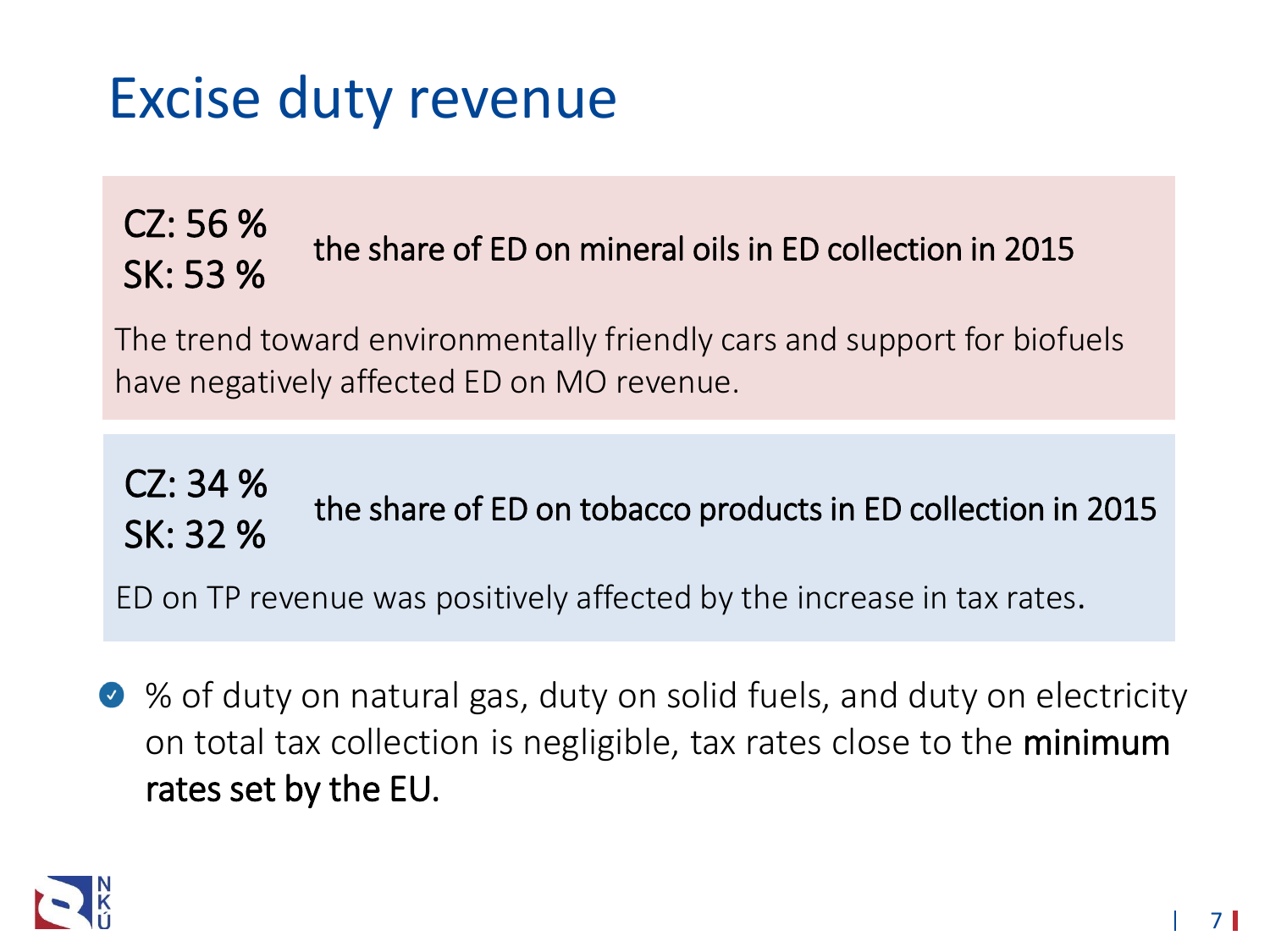# Excise duty administration expenditure

- Administrative expenditure on ED administration show a long-term  $\bullet$ growth trend.
	- Caused by increase in wages and investment into electronization of tax administration.
	- Compared to SK, payroll expenses in CZ are positively affected by the broader powers of the customs administration.



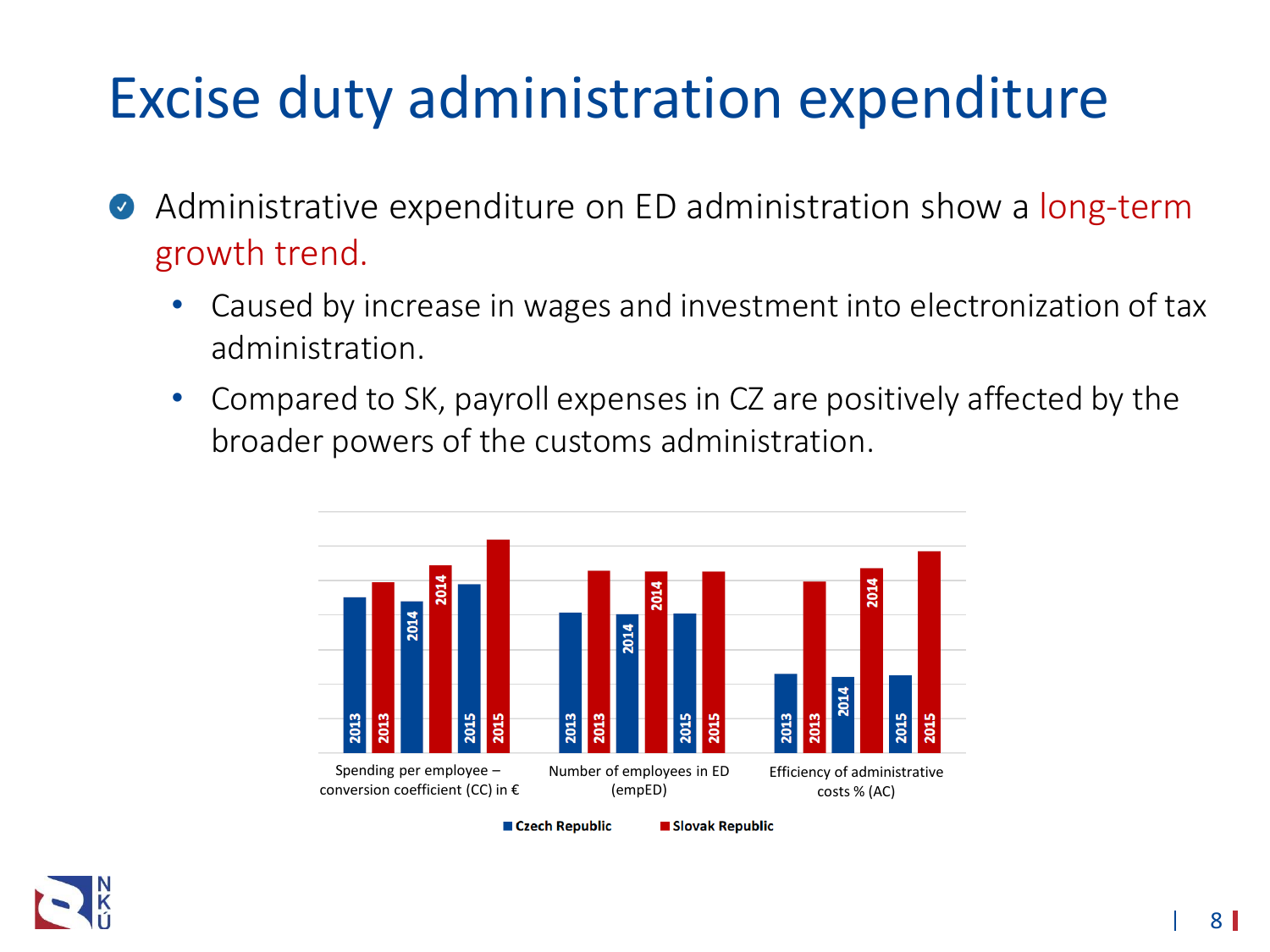# ED administration efficiency

 $\bullet$  ED administration efficiency = relationship between the expenditure and revenue associated with the ED administration



- Revenue side: ED total revenue
- Expenditure side: total expenditure of customs administration and  $\bullet$ financial administration converted to the number of employees directly providing ED administrative tasks

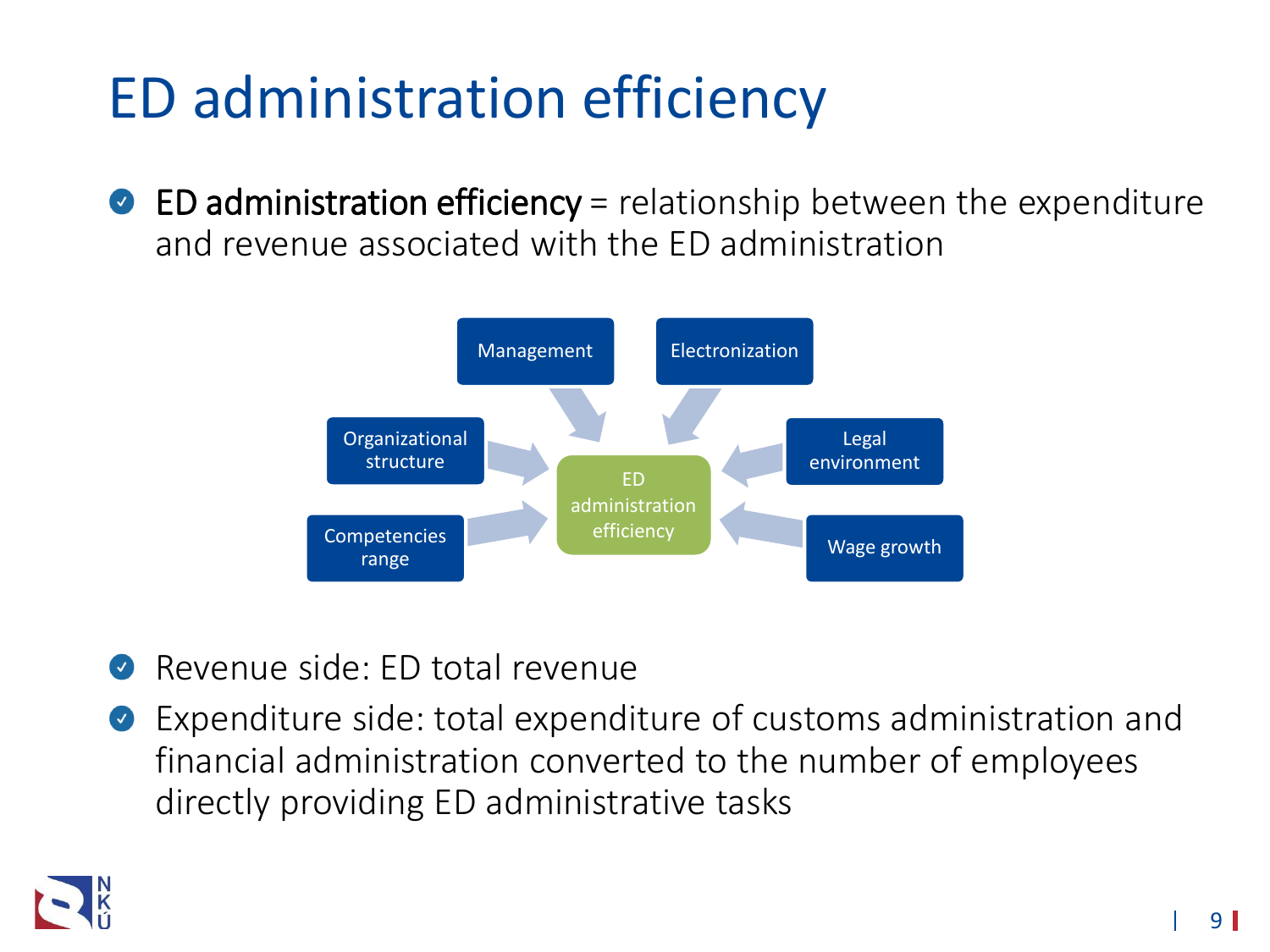# ED administration efficiency

- The efficiency of administrative costs in SK is decreasing much faster  $\bullet$ than in CZ.
	- Long-term decline caused by expenditure growing faster than the total ED collection.



- ED administration stays administratively highly demanding.  $\bullet$
- Number of employees involved in ED administration is not falling.  $\bullet$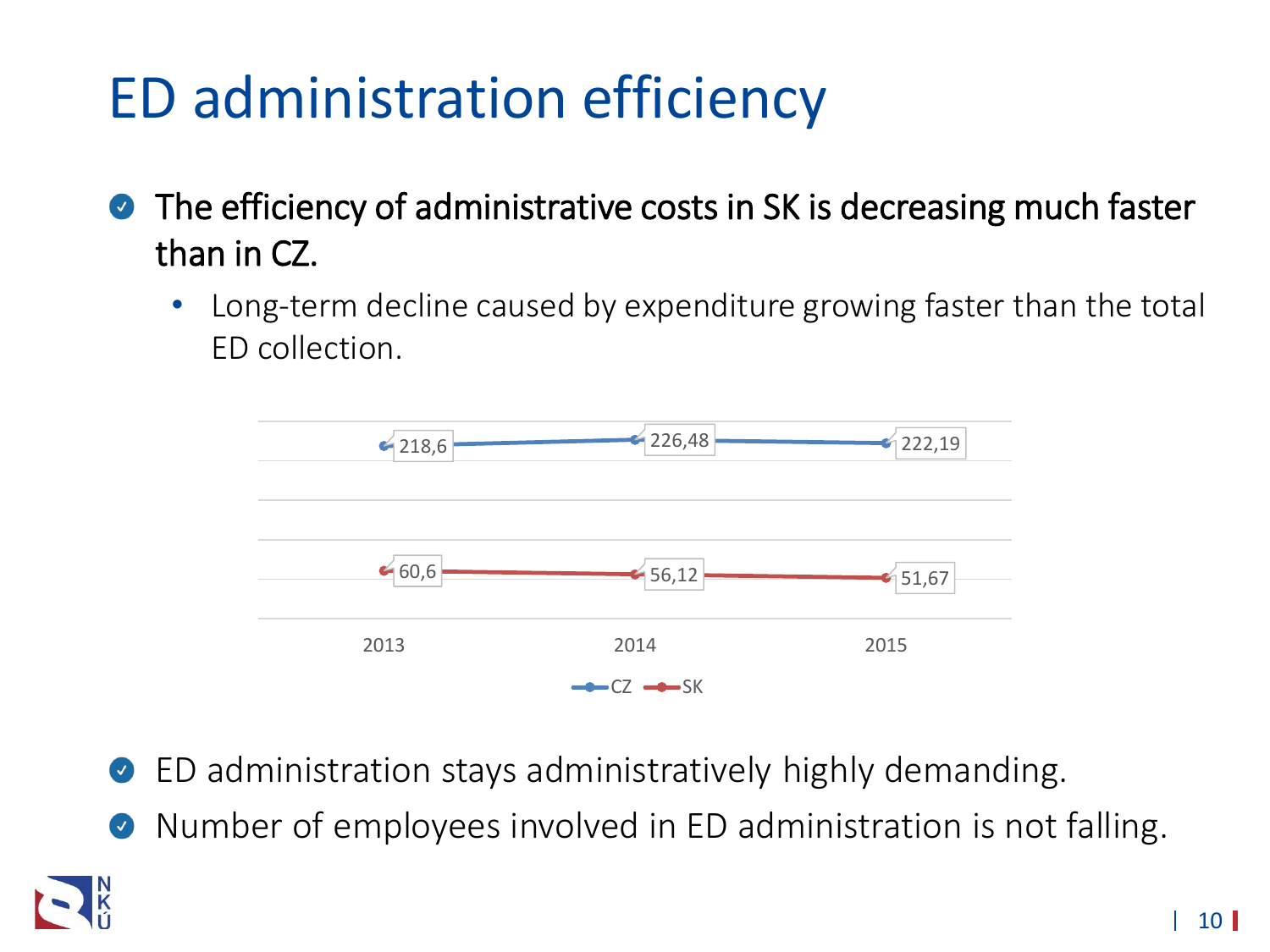# Conclusion

## **STRENGTHS**

HIGH LEVEL OF TAXATION

WIDE SCOPE OF SUPERVISION

HIGH ED ADMINISTRATION **EFFICIENCY** 

### **WEAKNESSES**

COMPLEX GOVERNANCE **SYSTEM** 

LACK OF DATA PROCESSING AUTOMATION

LOW SHARE OF ENERGY TAXES IN TOTAL TAX REVENUE

 $\mathbf{R}$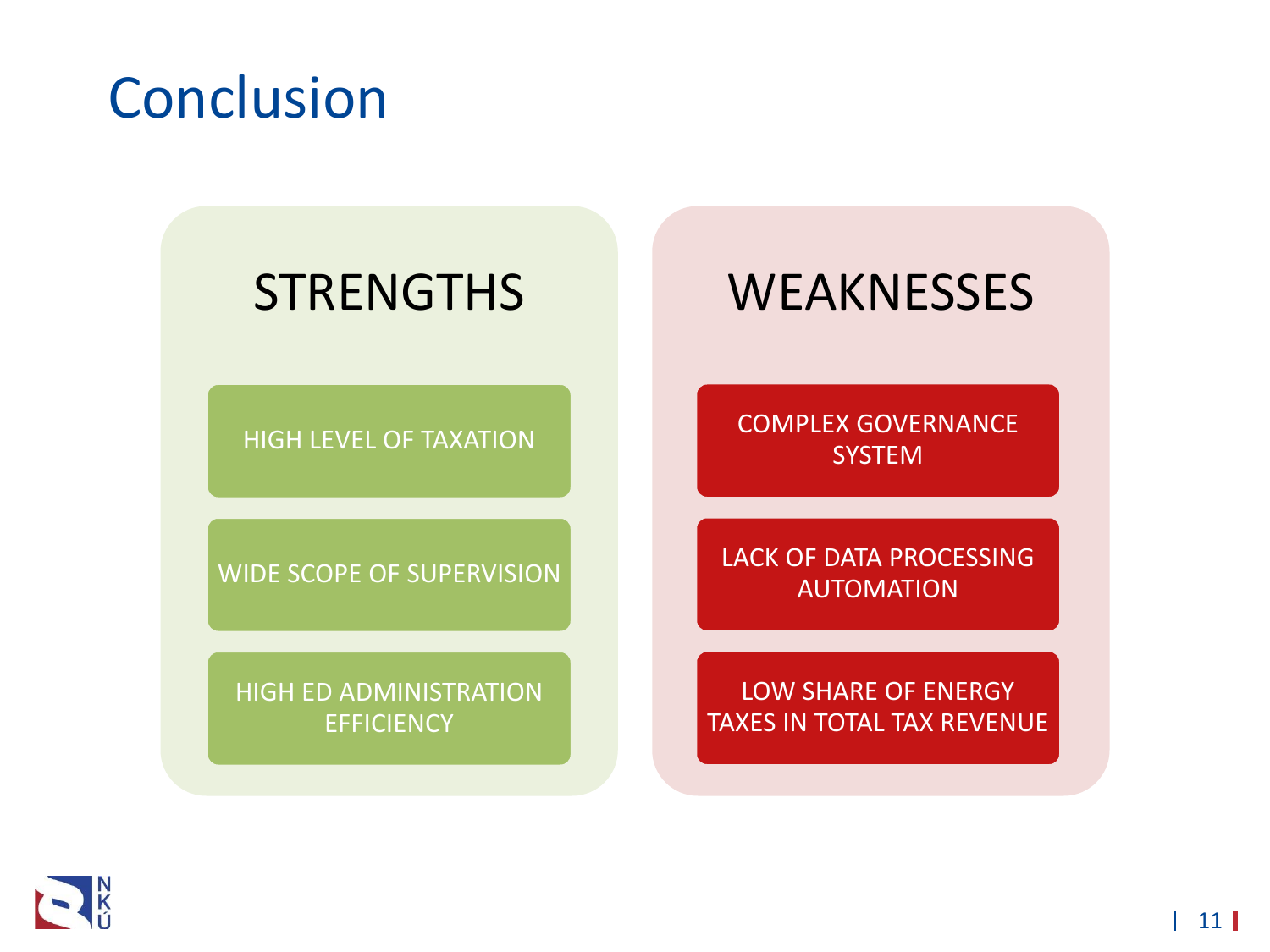# Czech SAO recommendations

#### HIGHER ELECTRONIZATION

of tax administration with focus on obtaining information on the handling and movement of selected products

#### SMART OBJECTIVES

in the strategic materials and focusing the goals on the financial indicators of individual competencies

#### AUTOMATION

of processing data stated in the tax returns and reports sent by the tax entities

#### TAX ASSESMENT

based on data sent to the tax administration authorities by the tax entities etc.